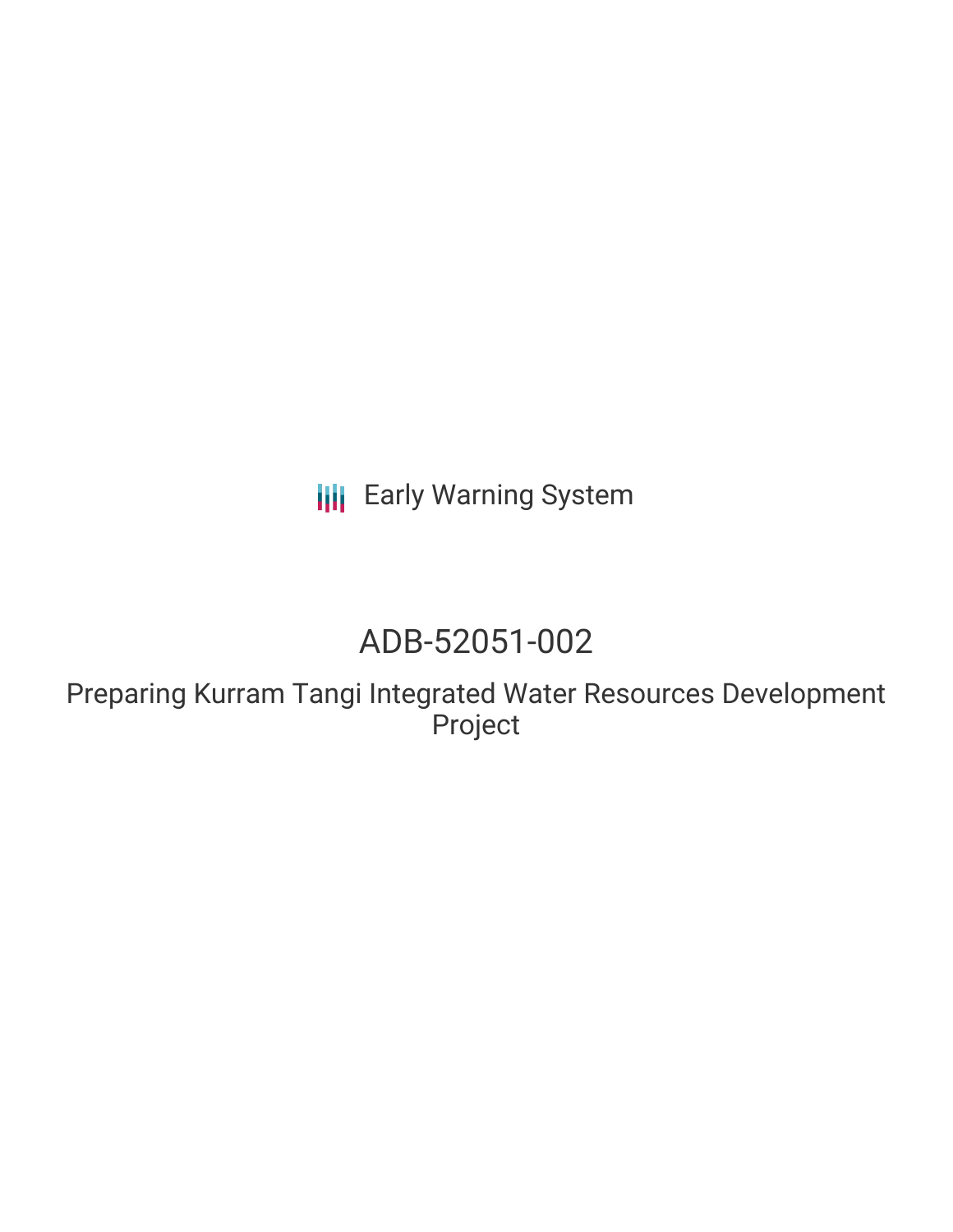

#### **Quick Facts**

| <b>Countries</b>               | Pakistan                                           |
|--------------------------------|----------------------------------------------------|
| <b>Specific Location</b>       | Kuram                                              |
| <b>Financial Institutions</b>  | Asian Development Bank (ADB)                       |
| <b>Status</b>                  | Active                                             |
| <b>Bank Risk Rating</b>        | U                                                  |
| <b>Voting Date</b>             | 2018-10-30                                         |
| <b>Borrower</b>                | Government of Pakistan                             |
| <b>Sectors</b>                 | <b>Technical Cooperation, Water and Sanitation</b> |
| <b>Investment Type(s)</b>      | Grant                                              |
| <b>Investment Amount (USD)</b> | $$0.23$ million                                    |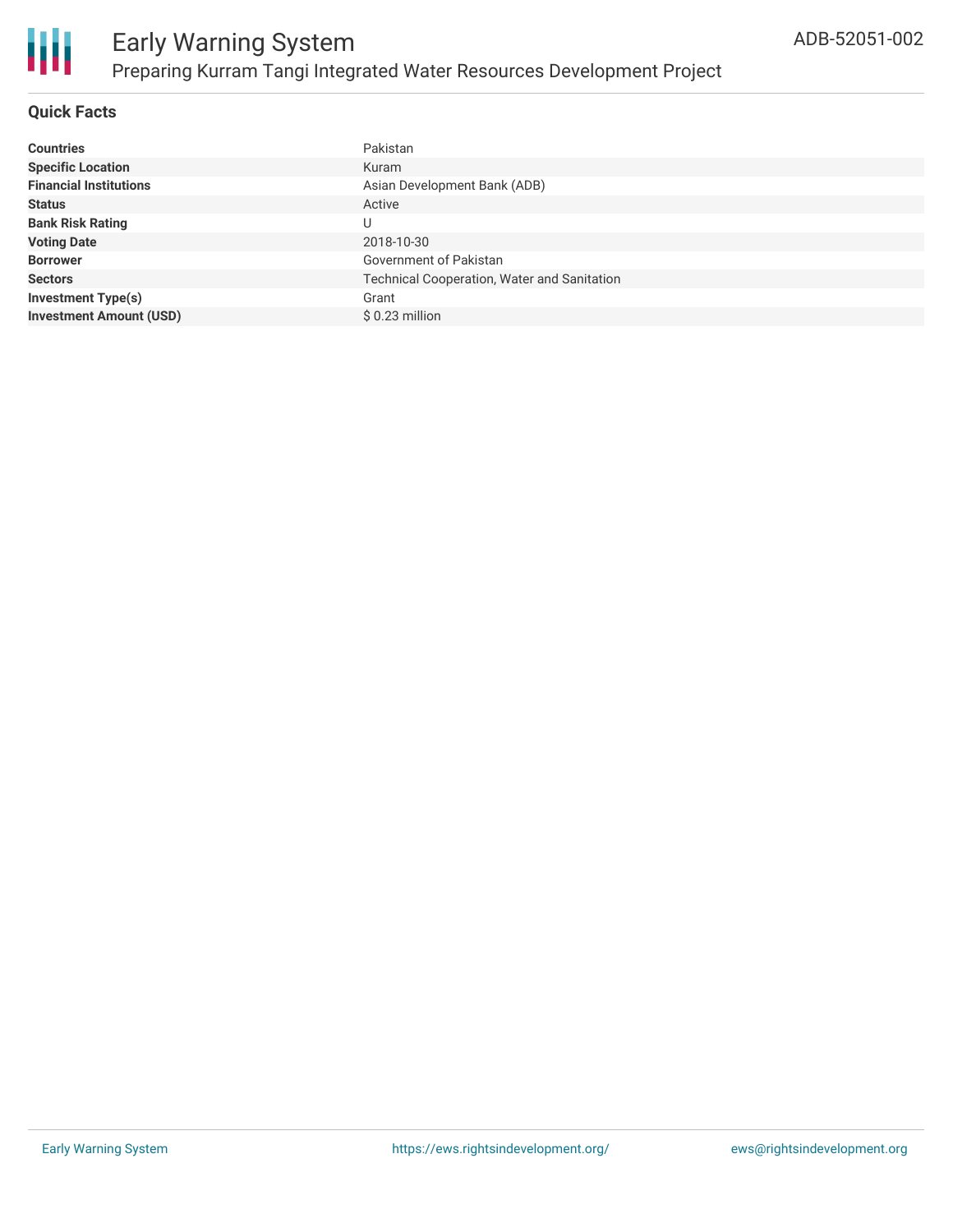

#### **Project Description**

The proposed project aims to, accordint to the bank document, "support the Water and Power Development Authority to review the existing data and studies, to identify essential design and information gaps, and determine the scope and implementation arrangements for the additional investigations and other engineering, social, and environmental analytical works that are necessary to ensure adequate due diligence. The SS-KSTA is likely to result in the comprehensive proposal for a subsequent transaction TA (TRTA) to undertake any recommended due diligence works, to confirm the viability of the project for ADB financing and to provide inputs into the development of a project concept paper, should the proposed project be considered suitable for ADB financing. As the proposed TA will support additional upstream investigation work before processing a TRTA, a KSTA would be an ideal vehicle."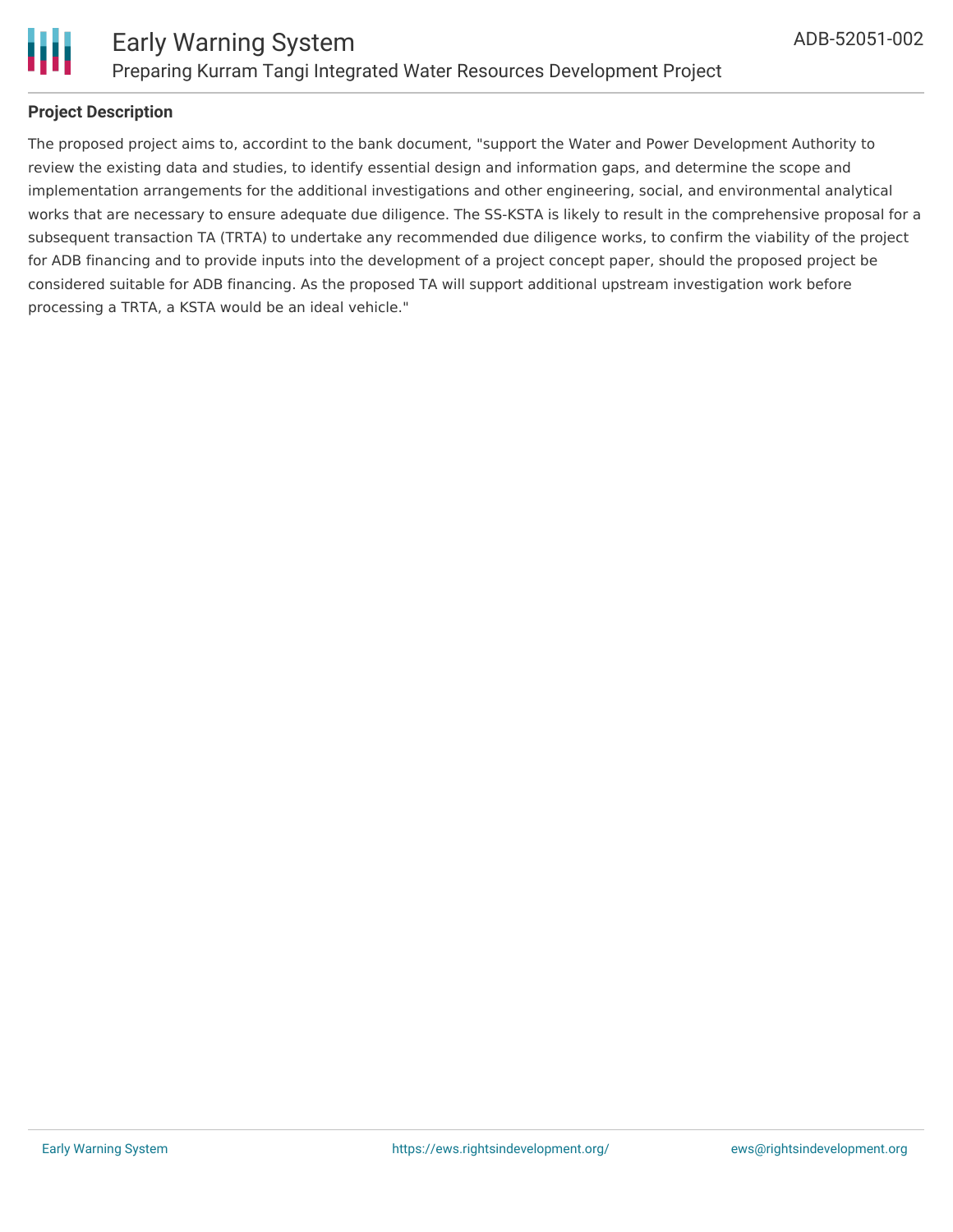

#### **Investment Description**

Asian Development Bank (ADB)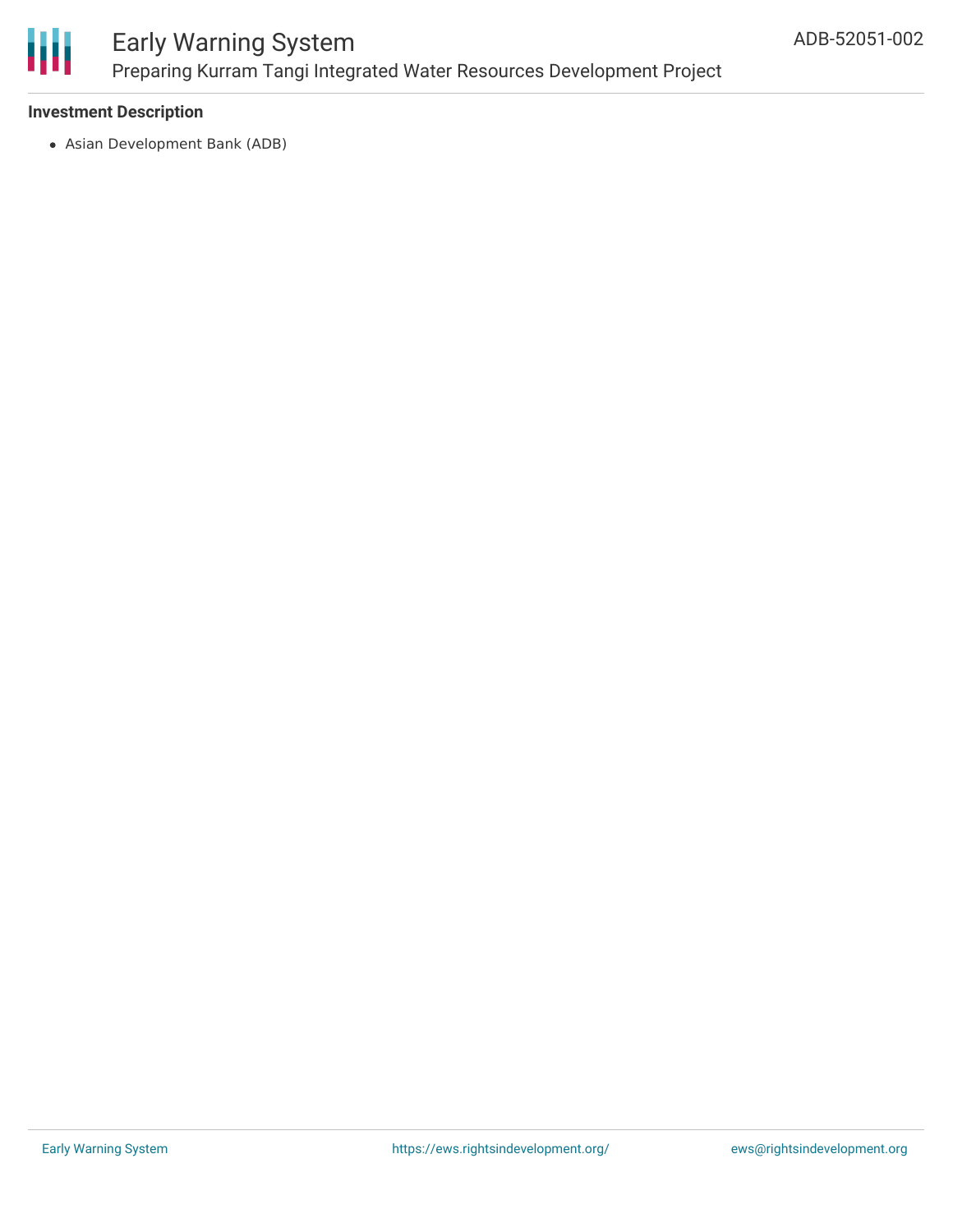

#### **Contact Information**

**Responsible ADB Officer** Tayyab, Ahsan **Responsible ADB Department** Central and West Asia Department **Responsible ADB Division** Environment, Natural Resources & Agriculture Division, CWRD **Executing Agencies** Water and Power Development Authority Mr. Nasir Hanif, Adviser, WAPDA, WAPDA House, Lahore PDPNIWATER@GMAIL.COM 701 WAPDA House Lahore, Pakistan

#### **ACCOUNTABILITY MECHANISM OF ADB**

The Accountability Mechanism is an independent complaint mechanism and fact-finding body for people who believe they are likely to be, or have been, adversely affected by an Asian Development Bank-financed project. If you submit a complaint to the Accountability Mechanism, they may investigate to assess whether the Asian Development Bank is following its own policies and procedures for preventing harm to people or the environment. You can learn more about the Accountability Mechanism and how to file a complaint at: http://www.adb.org/site/accountability-mechanism/main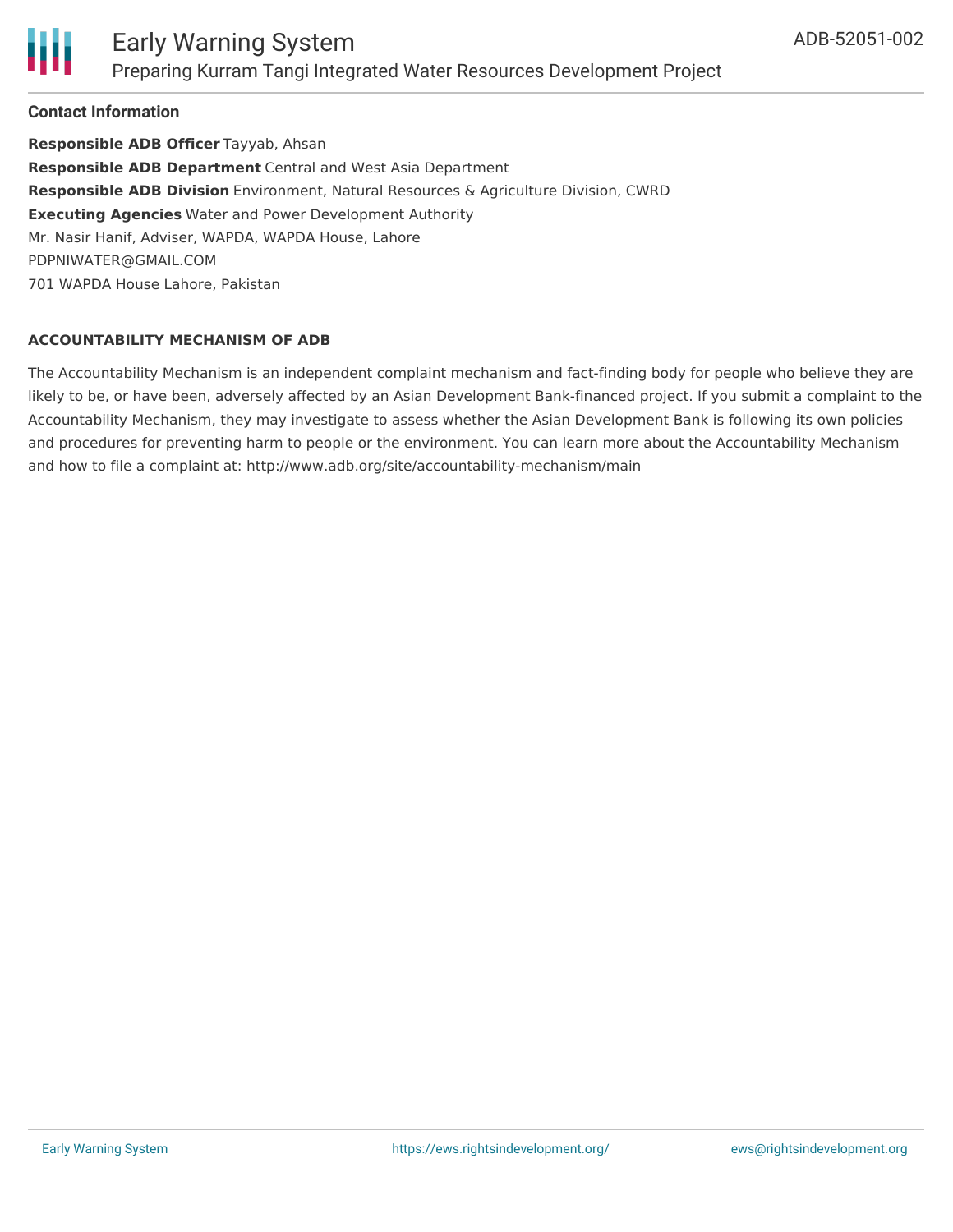

#### **Bank Documents**

• Project [Disclosure](https://ewsdata.rightsindevelopment.org/files/documents/02/ADB-52051-002.pdf) PDF [\[Original](https://www.adb.org/printpdf/projects/52051-002/main) Source]